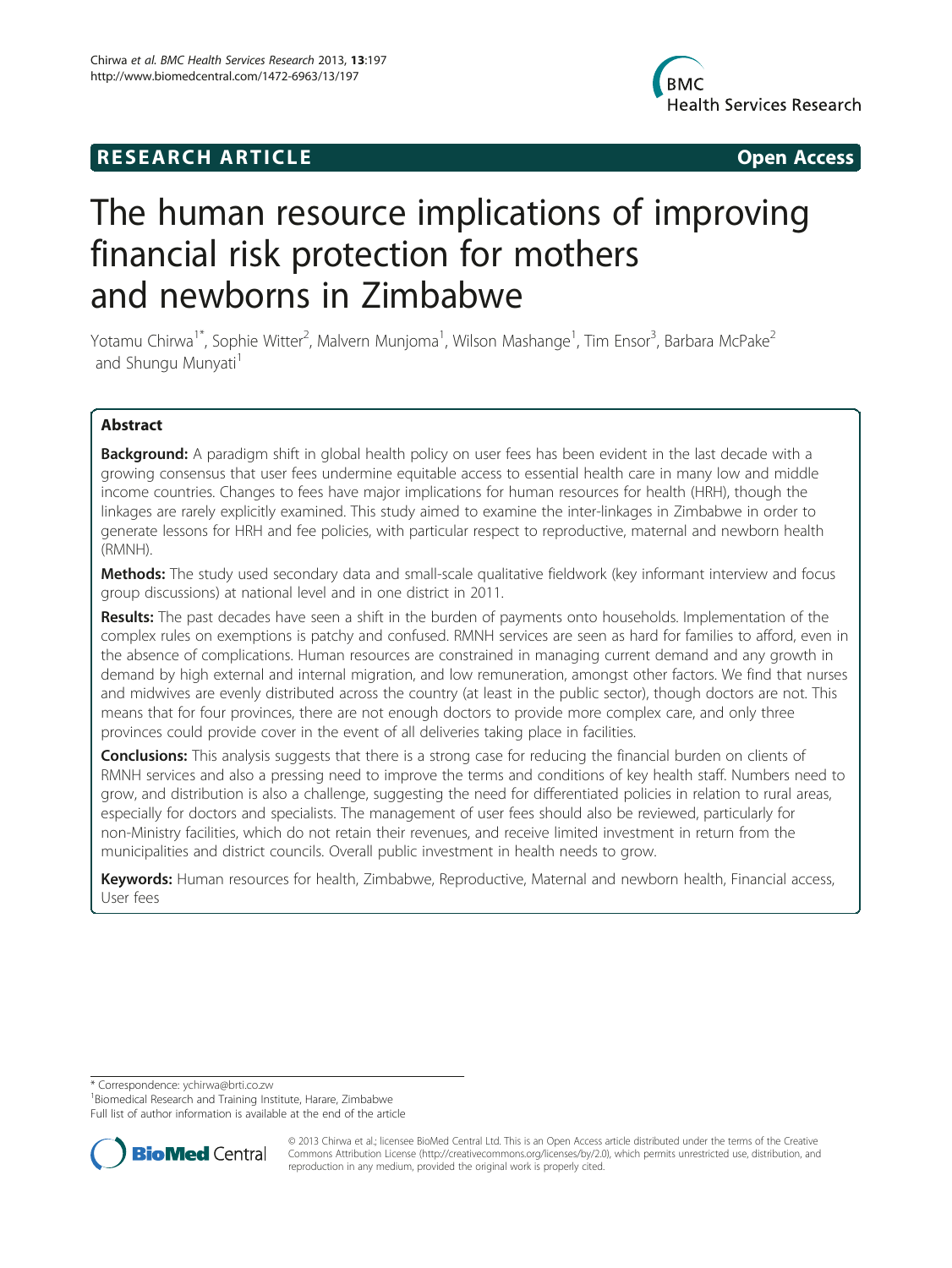## Background

A paradigm shift in global health policy regarding user fees has been evident in the last decade with a growing consensus that user fees are regressive and undermine equitable access to essential health services [[1\]](#page-11-0). In particular, a concern that pregnant women and children under five are negatively affected by such financial barriers has prompted many low and middle income countries to reconsider levying user charges by ensuring either more thorough implementation of exemption or waiver mechanisms, significant reduction in fee levels or their abolition altogether [\[2,3\]](#page-11-0). Such a policy shift has consequences for the health system across a number of dimensions, including the search for replacement revenue and ensuring quality in responding to the changes in utilization [\[1,4\]](#page-11-0). Both of these anticipated consequences raise specific concerns for human resources for health (HRH), yet this issue has been frequently overlooked until recently.

This article examines the case of Zimbabwe, which faces challenges in offering access to health services to its population, and also in retaining a skilled and well-distributed health workforce, after more than a decade of political conflict and economic collapse. Using existing data and studies, linked with small-scale qualitative fieldwork, this article examines current access to care, especially financial access, focussing on reproductive, maternal and newborn health services, and also the challenges facing HRH in Zimbabwe. The scope for increasing demand for services is investigated, and the implications for staffing analysed. This contributes to a wider study aiming to understand the implications of changing user fee regimes for human resources for health.

## **Mathods**

The research is based on a mix of research methods which included secondary data and interviews with health officials. According to the Biomedical Research and Training Institute-Institutional Review Board, the study meets their criteria for exemption from ethical review.

### Literature and policy analysis

A thorough review of literature was undertaken on the themes of health financing policy, user fees, reproductive health and human resources for health in Zimbabwe. The literature review included searching peer-reviewed and grey literature in recognized electronic databases and websites. Sources for the literature included the Ministry of Health & Child Welfare (MoHCW), Department for International Development UK (DFID), United States Agency for International Development (USAID), World Health Organisation (WHO), health research institutions, mission umbrella organisations, the Centre for Disease Control (CDC) and professional associations. Key policy documents relating to user fees and HRH were also obtained and analysed.

#### Secondary data analysis

National data sets relating to staffing, staff remuneration and conditions, utilisation of services and other relevant indicators such as poverty and income levels were sought and analysed. Sources for these included the National Health Information System (NHIS), the database held by the Department of human resources (HR) in the MoHCW, and nationally published statistics produced by Zimbabwe National Statistics Agency (ZIMSTAT). Data from these sources were retrieved into an Excel spreadsheet, disaggregated to the lowest level permitted by the data.

#### Key informant interviews

Key informant interviews (KII) were carried out with a selected number of experts and practitioners in Harare and one field site. The research district was selected because of its proximity to Harare and the fact that it contains a variety of communities, including mining and farming and new resettlement areas.

A semi-structured questionnaire was drawn up for the KII. It covered the following topics: current policies on user fees; current policies on exemptions; plans to reform user fees; major constraints facing HRH; the interaction of fees and HRH; and any evidence on the impact of fees and the recent dollarisation on both users and staff. (Dollarisation was the shift from using the Zimbabwe dollar, whose value had collapsed due to hyper-inflation, to the US dollar as national currency in April 2009).

The selection of the experts and practitioners was purposive. 13 individuals were interviewed – two at national level, with responsibility for human resources, and 11 at district level, in the district health office, the district hospital and health centres.

## Focus group discussions

Focus Group Discussions (FGDs) were held in three different types of area in the research district:

- 1. Low income urban area
- 2. Communal area
- 3. New resettlement farming/resettlement community

The key target groups were users of RMNH services and service providers. We conducted five FGDs as follows:

- 1. Nurse trainees (based at the district hospital) (one group)
- 2. User groups consisting of women at the community level (identified through the Village Health Workers) (three groups – one per area)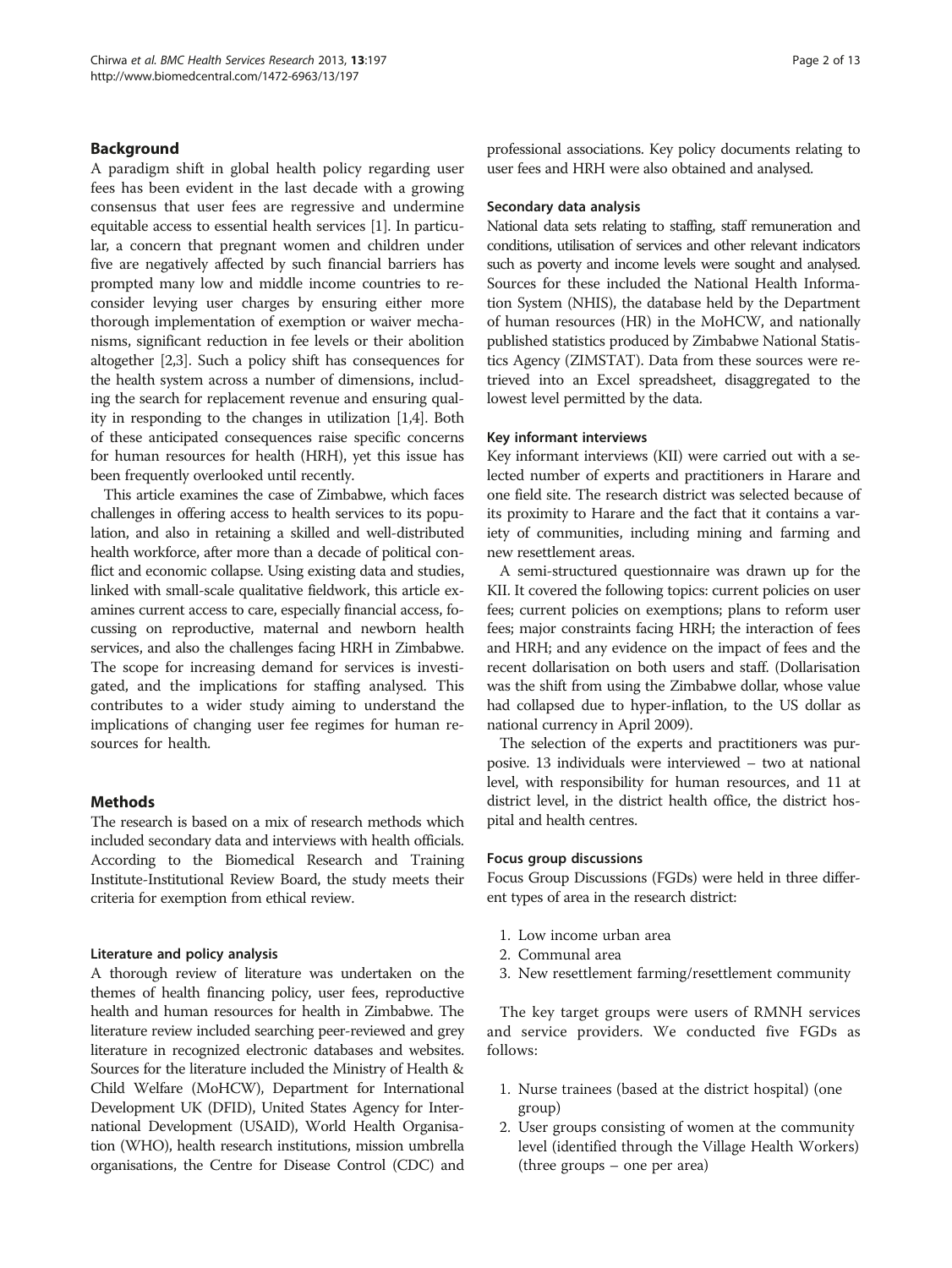3. One FGD with traditional birth attendants in a rural area

The total number of participants was 43 (all female, with one exception).

Topic guides were drawn up for the two groups. The topic guide for trainee nurse midwives asked about motivation for joining the profession; their views on user fees; and factors encouraging their retention and performance. The topic guide for the community level focussed on health seeking behaviour and views on quality of care; current payments for RMNH services and how affordable they are; and users' views on fees.

### Data analysis

Quantitative data were collated and analysed using Excel. The WHO tool produced by the Making Pregnancy Safer (MPS) department was also used to project staffing needs and gaps.

Qualitative data from the field were transcribed and analysed through categorisation of themes and content analysis. This was compared with findings from the literature review and policy analysis, as well as the secondary data, to reach overall conclusions and recommendations.

#### Results

### Background on health system since independence

Zimbabwe inherited the Rhodesian health care system at independence in 1980. Health services were divided along racial lines and distribution of available resources were highly skewed towards hospital service provision for the small white population at the expense of the indigenous population. There were profound imbalances in the allocation of physical, financial and human resources in the health sector before independence [[5-10\]](#page-11-0).

After independence, the Government expressed the intention to focus its efforts on redressing the existing inequalities by investing especially in health services in rural areas. The government viewed health as an integral part of development and as a human right [[11](#page-11-0)] and this guided the post-independence government's health policy, resource allocation decisions and human resource development [\[12\]](#page-11-0). By 1989 the number of rural health centres and clinics had increased from 247 at independence to 1062 [[9\]](#page-11-0) resulting in much better geographical accessibility of primary care services. In the 1980s and early 1990s these health centres were adequately manned with a doctor to patient ratio of on average 1: 6000 in public institutions [[13](#page-11-0)].

Hit by low growth and an Economic and Social Adjustment Plan in the 1990s, the focus shifted from equity to cost recovery and greater efficiency. While the second Health for all Action Plan for the period 1991–95 maintained the focus of its predecessor on equity, the plan

put more emphasis on quality of care, effective use of resources, value for money and appropriateness of services, including increased use of private sector facilities [[14](#page-12-0)]. This was accompanied by changes in the policy on user fees and HRH.

The World Bank [[15](#page-12-0)] estimated that the gross national income (GNI) per head declined by 54% between 2000 and 2005. The estimated gross domestic product (GDP) per capita of US\$268 (at purchasing power parity) placed Zimbabwe as one of the poorest countries in the world. A declining national income, a huge national debt, recurrent droughts, widespread Human Immunodeficiency Virus (HIV) and Acquired Immune Deficiency Syndrome (AIDS) all contributed to a weakening health system since 1990.

Whilst the 1980s showed a general improvement in most of the major health indicators and service utilization, attributable to the expansion and improvements in the area of primary health care [\[10,](#page-11-0)[16,17\]](#page-12-0), signs of deterioration were evident in the 1990s. The trends were a reversal of the gains made in the previous decade [\[12\]](#page-11-0). Between 1990 and 2008, life expectancy at birth fell from 62 to 44 years [[18](#page-12-0)]. Under-five mortality (U5MR) and infant mortality rate (IMR) rose from 77 and 53 per 1,000 live births in 1992 to 94 and 67 in 2009. Maternal mortality increased dramatically from 390 per 100,000 births in 1990 to 790 in 2008 [\[19](#page-12-0)]. Skilled attendance at delivery dropped from 73% in 1999 to 60% in 2009 (Global Observatory, which notes that the level of skill is not specified). Neonatal mortality rose and then fell over the period of 1990–2009, ending at the same level that it started (27 per 1,000 births) [\[19\]](#page-12-0).

The health system is dominated by the public sector, which provides an estimated 65% of health care services in the country, although in rural areas the mission sector plays a major role [\[20\]](#page-12-0). The private for profit sector is focussed in urban areas. Some facilities are operated by municipalities, which receive block grants from government. The Access to Health Care Services Study of 2007 found that most communities live within a 5 km radius from their nearest health facilities, whilst 23% live between 5 to 10 km and 17% are over 10 km from their nearest health centre [\[21](#page-12-0)].

Assessing trends in health financing is complicated by the years of hyperinflation<sup>a</sup>. However, public health spending was reported to constitute less than one percent of GDP (an estimated 0.02%) in 2009. Per capita public spending was reported to be \$5.77 in 2009 [\[22](#page-12-0)]. This compares to an average of \$12 for governments in low-income African countries [[23](#page-12-0)].

## Financial access to reproductive, maternal and neonatal health services

## History of user fees in Zimbabwe

User fees existed in Zimbabwe from independence. Those with incomes of less than Zimbabwe Dollar (ZWD) 150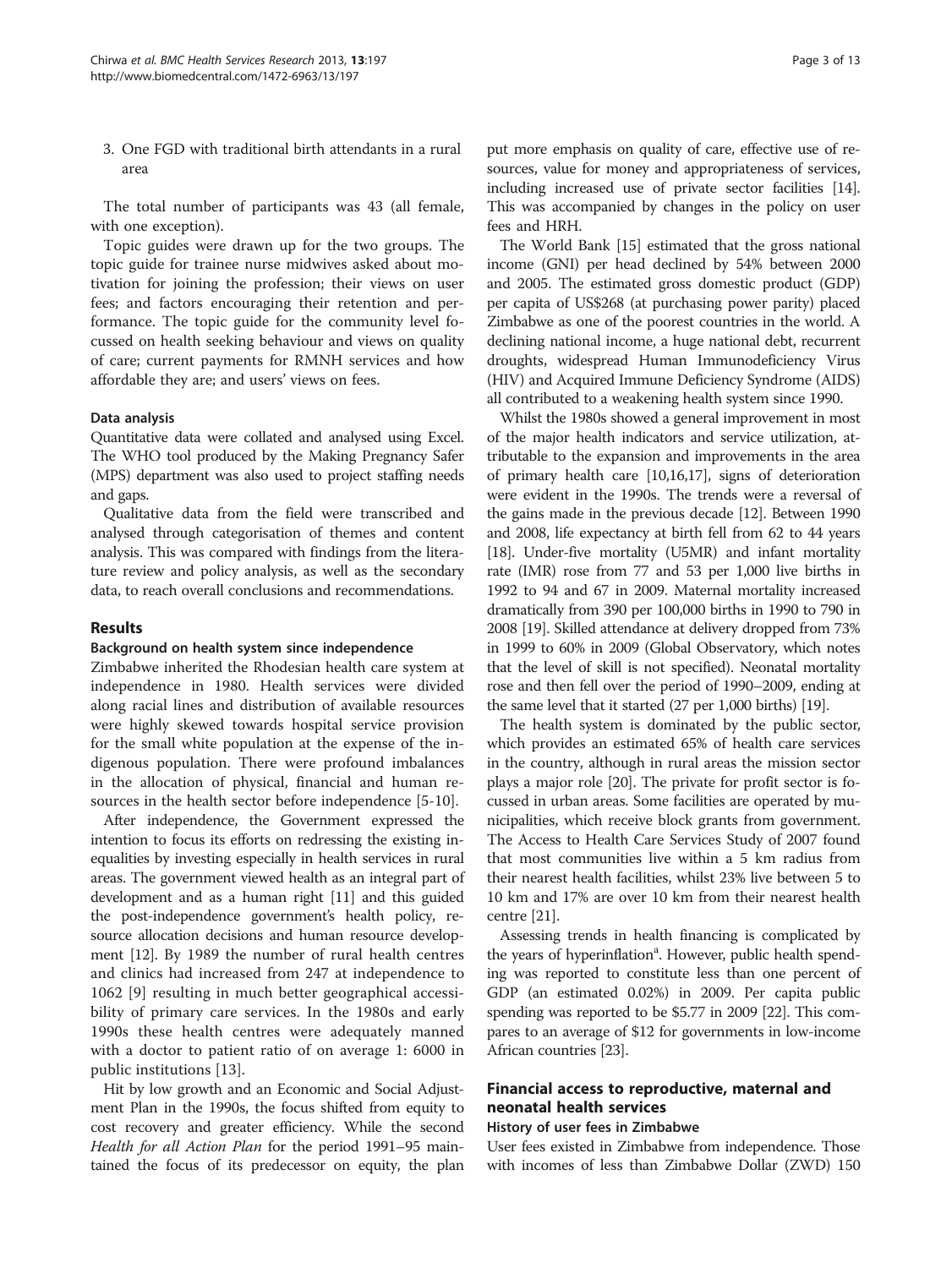per month qualified for free health care, however this covered a decreasing proportion of the population as inflation reduced the real value of the threshold [\[24\]](#page-12-0). In 1991, cost recovery measures were further strengthened at the behest of the World Bank [[12](#page-11-0)]. The table below shows some of the main changes in user fees policy in the 1990s (Table 1).

The economic collapse of the early 2000s led to a sharp reduction in public funding for health, and inevitably a shift to private (largely out of pocket) funding. Government health expenditures as a percentage of total health expenditures declined from 36.8% in 1999 to 9.8% in 2005 [\[22,25\]](#page-12-0). In the same period, household out-of -pocket spending soared from 23% to 62%. Insurance, which had contributed 20% of health expenditure in 2001 shrank dramatically to 0.9% by 2005, according to National Heath Accounts data. Donors absorbed some of the gap, but given the political problems, this was relatively limited: the share of donor funding increased from 13% to 19% over the period.

Spiralling inflation in the 1990s and the subsequent dollarisation will have affected the affordability of health care, through changes to incomes, prices of health care and the wider cost of living. In 2007, the 'Access to health services' study [[21\]](#page-12-0) found that 59% of respondents were charged for health care services, especially in urban, large-scale farming and mining areas. Of these, 36% reported inability to pay. No studies to date have examined the overall effect on different segments of the population.

Table 1 Changes in user fee policy during the 1990s, Zimbabwe

| Early 1991       | Enforcement of user fee collection at all health<br>facilities at the start of ESAP                                                                                      |  |  |
|------------------|--------------------------------------------------------------------------------------------------------------------------------------------------------------------------|--|--|
| November<br>1992 | User fee exemption level raised from ZWD 150 to ZWD 400                                                                                                                  |  |  |
| January 1993     | Temporary abolition of fees at rural health<br>centres because of the drought                                                                                            |  |  |
| June 1993        | Reinstitution of user fees at rural health centres                                                                                                                       |  |  |
| January 1994     | Substantial increase in user fees at all health institutions                                                                                                             |  |  |
| March 1995       | Abolition of user fees at rural health centres and<br>rural hospitals                                                                                                    |  |  |
| October 1996     | Increase in user fees at all referral hospitals: services<br>at rural hospitals and health centres remain free<br>of charge                                              |  |  |
| January 1997     | Start of the Health Services fund; retention of user<br>fee revenues at the district and facility level: reinstitution<br>of user fees at (some) rural mission hospitals |  |  |
| 1998             | No more health grants for the municipalities; higher<br>than average increase in user fees                                                                               |  |  |
| November<br>1999 | Substantial increase in user fees at government<br>health institutions                                                                                                   |  |  |

Source: Bijlmakers, 2003.

## Current user fees & RMNH services **Exemptions**

Accounts of which services should be free vary in the written sources. According to one source, the following services and groups are exempt [\[22\]](#page-12-0):

- Antenatal care in rural and semi-rural areas
- Referrals to the next highest level of facility for services that the lower-level facility cannot provide
- Directly Observed Treatment Short course (DOTS) for tuberculosis (TB)
- Family planning
- Antiretroviral therapy (ART)
- Emergency outbreak services (such as the recent cholera outbreak)
- Health services for children under five, adults over 65, military veterans, health care providers, and individuals living below the poverty threshold (a designation that is very difficult to attain in practice)

EQUINET states that the policy of free public sector care at rural clinics is still in force and that pregnant women, children under 5 and adults over 65 are exempt from fees up to district level [[26\]](#page-12-0). However, all agree that implementation is patchy and confused. In the recent health system assessment, many providers were unaware of any policy on user fees [\[22\]](#page-12-0). Moreover, while the MoHCW has a policy of free care at clinic level, this has not been applied uniformly by local government and mission clinics. Unless lost revenues are replaced through some mechanism, it is unlikely that implementation will be effective, particularly in the non-MoHCW facilities.

The categories reported to be exempt during our fieldwork were under-fives and over-65s, and staff, but with local variations such as the chronically ill (psychiatric patients) and lepers being exempted. Certain donorsupported national programmes are also free (such as ART and TB treatment). It is not surprising that there is variation as there is a perception that charging policies can be locally determined.

There is a Social Dimension Fund Scheme, run by the Ministry of Labour and Social Services, which applies its own criteria for exemption. Orphans, the elderly and the indigent are catered for through this fund. Patients who cannot pay cannot be turned away but can be referred to this fund. However, the money in the Fund is limited and so although the hospital presents claims for people who have been certified and treated for free, they are often not reimbursed as there are no funds.

## Current levels of fee and ability to pay

Consultation fees for adults, collected from a sample of facilities in 2009, increased according to level of care, with an average of \$1 at rural health centres, \$3 at mission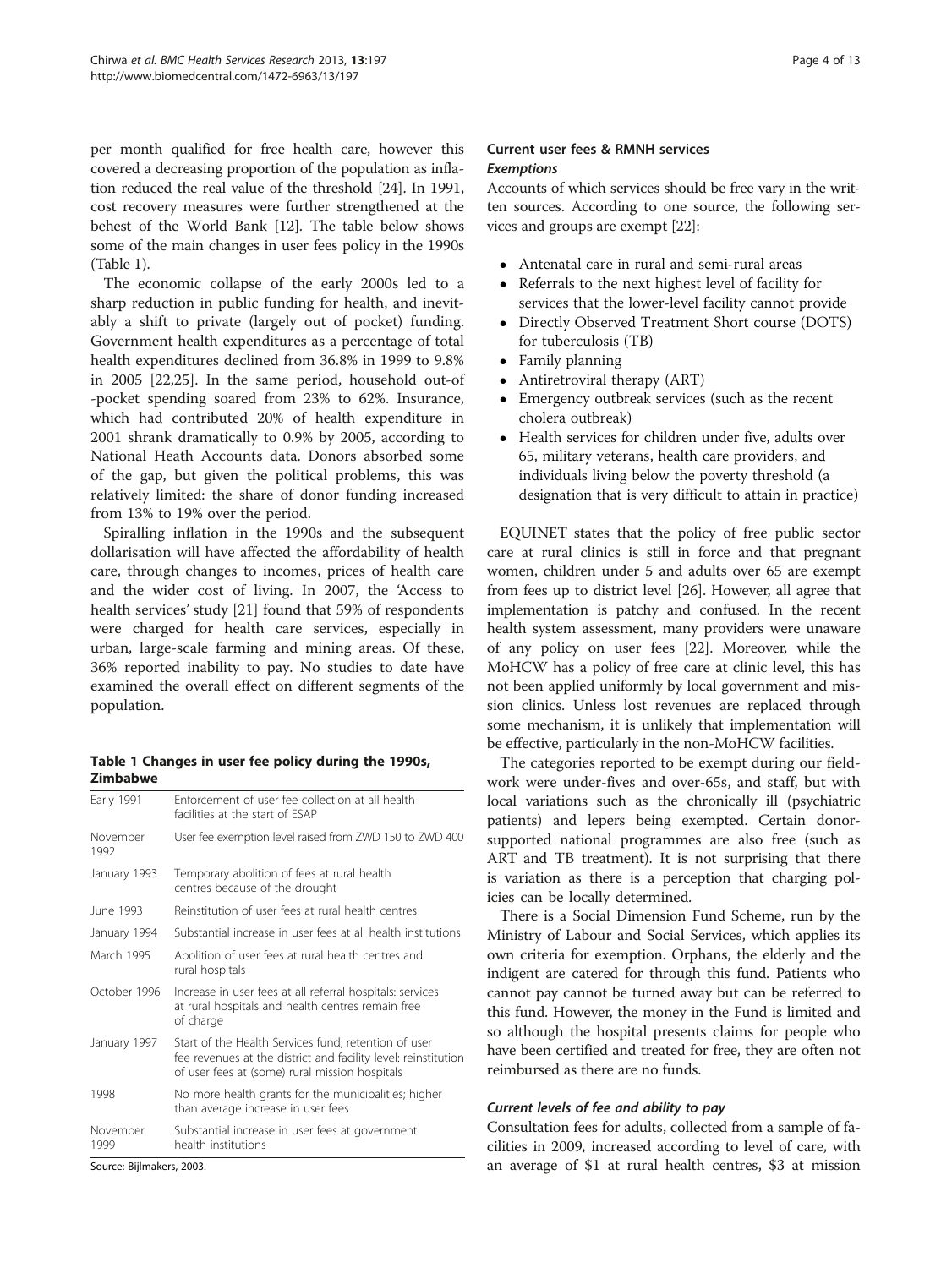hospitals, \$4 at private health clinics, \$4 at district hospitals, \$5.5 at provincial hospitals and \$9.75 at national hospitals [[22](#page-12-0)].

An official price list is produced by the Association of Health Care Standards of Zimbabwe. However, the prices are high, and facilities produce their own price lists. In the hospital visited, prices for those with Medical Assistance (a voluntary health insurance scheme, of which only a small proportion of their clientele were members) were considerably higher than for those paying cash. The rural clinics used to be free but between 2009 and 2010 they started to charge. Municipal clinics charge more and always have done so.

Prices for a sample of reproductive services are given below, based on the limited qualitative fieldwork undertaken (Table 2).

Delivery care in facilities, even in the absence of complications, was not seen as affordable by users or staff. This is likely to be one factor behind the high rate of home deliveries, even though these are discouraged (and traditional birth attendants (TBAs) were nervous about speaking about their work as a result), and despite the fact that families have to bring newborn babies into health facilities to get a birth record.

Our small-scale fieldwork confirms that users are being charged for primary care in rural areas, not least because under the policy of decentralisation the majority of clinics are managed by local authorities, which are able to set their own charging policies. In the area we visited, the rural and urban clinics collect fees but do not retain them. They were reported to receive very little back by way of financial support from district councils

and municipalities. They therefore suffer a double disadvantage of higher barriers for users and a lack of funds to reinvest in services.

Many try to avoid paying, so a variety of mechanisms are used to recoup health service costs (ultimately, the public sector at least is not allowed to turn away anyone). Upfront payments are taken for consultation. Patients' relatives are encouraged to pay, when visiting. People can be allowed to pay in instalments. In some rural areas they pay in kind. Debtors are followed up after discharge. For women who have delivered, the birth record (which is needed for the birth certificate) is withheld until payments are made. In the hospital we visited, staff reported very poor relationships with clients over the issue of non-payment, with women being held in the hospital but in the corridor (as beds were needed) until they paid, or until they absconded.

## Consequences of fees

The general view based on KII and FGDs with selected health practitioners, user groups and experts was that user fees levied at government-owned health facilities are reasonable compared to those levied by local district council and the municipality. The most punitive aspect of the user fees regime at the council and municipality Family Child Health (FCH) centres, according to mothers who participated in FGDs and nurses in-charge at FCH centres, is the requirement to pay the prescribed fee for every Antenatal Care (ANC) visit. This is borne out by the fact that most mothers forego the routine ANC visits and only present for delivery. Late bookings are another manifestation of failure to afford payment of user fees and cases of booking

| <b>Service</b>                   | <b>Facility type</b>              | <b>Facility price</b>                                                                           |  |
|----------------------------------|-----------------------------------|-------------------------------------------------------------------------------------------------|--|
| $FP - 4$ cycles of pills         | Government clinics                | \$0.5                                                                                           |  |
|                                  | Municipal & RDC health clinics    | \$1                                                                                             |  |
| FP - Depo Provera injection      | Government clinics                | \$1                                                                                             |  |
|                                  | RDC health clinics                | \$2                                                                                             |  |
|                                  | Municipal health clinics          | \$3                                                                                             |  |
| Booking for pregnancy - ANC etc. | Government clinics                | \$5 for registration, routine monthly examinations and monitoring of weight                     |  |
|                                  | Rural district council facilities | \$10 for registration and booking for ANC and \$2 for every ANC visit                           |  |
|                                  | Municipal health clinic           | \$30 total                                                                                      |  |
|                                  | Provincial/district hospital      | \$35 total                                                                                      |  |
| Ultrasound                       | Provincial/district hospital      | \$25                                                                                            |  |
| Normal delivery                  | Municipal health clinic           | \$35                                                                                            |  |
| Normal delivery                  | Provincial/district hospital      | \$50 (but with added items which patients have to buy, this is<br>more likely to come to \$100) |  |
| Caesarean section                | Provincial/district hospital      | \$450 (simple CS)                                                                               |  |
|                                  |                                   | \$600 (CS plus observation for six days)                                                        |  |
| Postnatal check-up               | Provincial/district hospital      | \$10 (then \$20 at six weeks)                                                                   |  |

Table 2 Prices quoted for selected RMNH services, research district

Source: interviews with informants, research district.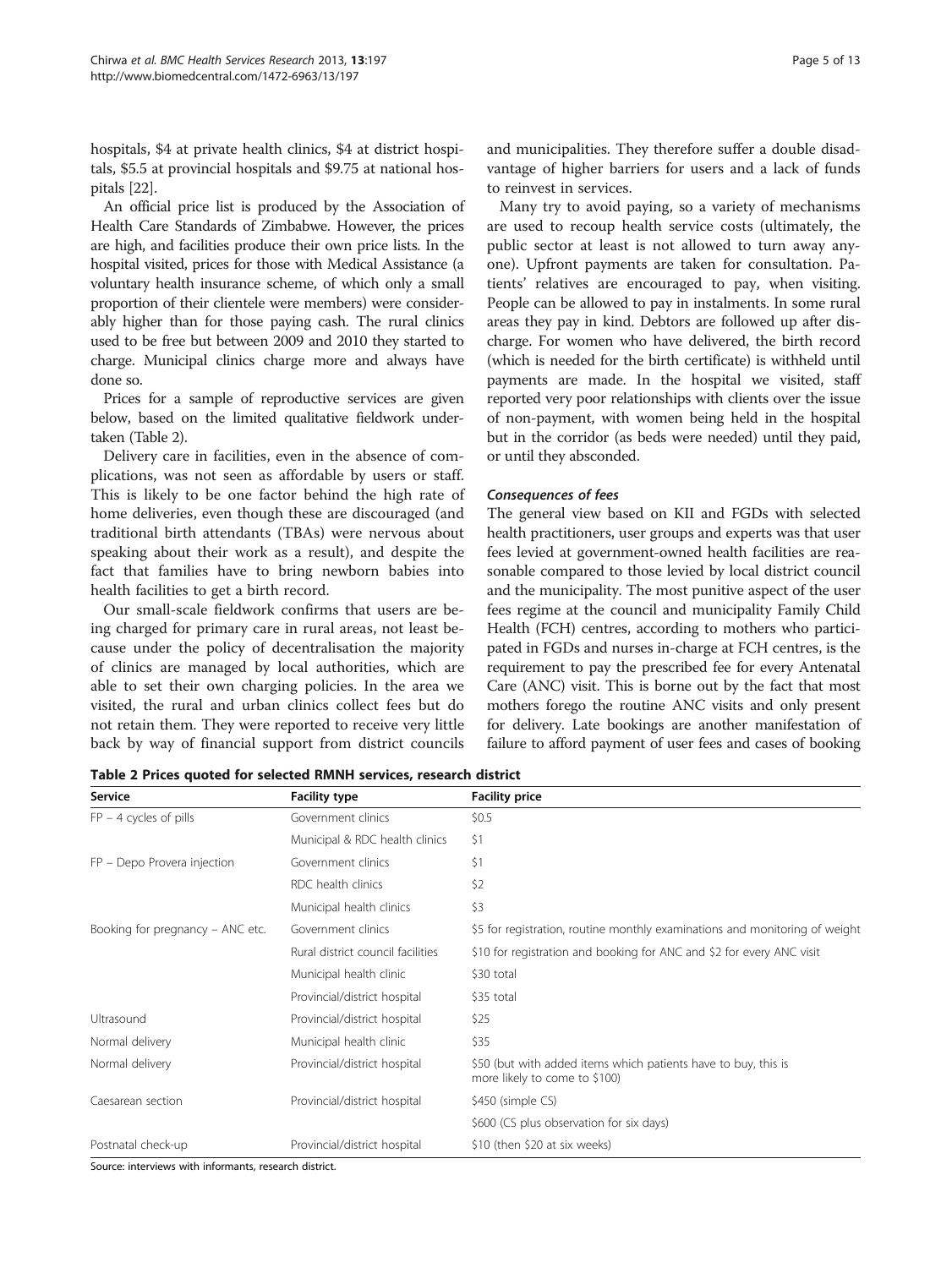at seven months were reported. In FGDs mothers reported that late booking was a mechanism to reduce costs that would ordinarily be incurred if one were to book at the recommended first trimester of pregnancy. Factors reported as encouraging home deliveries include long distances to health facilities, people's inability to afford user fees and fear of being tested for HIV during ANC visits.

Most mothers depend on regular income from formal employment or commercial agriculture to raise money to pay user fees for RMNH services. Not seeking medical attention due to inability to afford user fees is an option that mothers have to take sometimes, to avoid the humiliation that they meet if they present to health facilities without the required fees. Municipality FCH centres are strict and they do not entertain anyone without the requisite fees. The nurse in-charge at the municipality FCH acknowledged that as a result of the strict requirement for payment upfront at municipality clinics there are cases of home deliveries in urban areas.

Home deliveries are common and more openly acknowledged in the rural, small scale and large scale commercial farming sectors than in the urban sector. Those who cannot afford the user fees at the FCH centre seek the help of TBAs for deliveries and are charged a fee of \$5 and one bar of laundry soap per delivery. During FGDs with TBAs it emerged that even this lesser charge levied by TBAs was not always readily paid by mothers who were assisted during delivery. The TBAs observed that there were people who simply did not want to pay because they hold the view that TBAs are a community resource and hence should assist their neighbours for no charge.

## Staff and official perspectives on user fees

From the staff perspective, user fees were a necessary evil as non-payment would in the first instance promote wasteful utilisation of health services and eventually lead to the collapse of the system, given the current low levels of government funding reaching them. There is no direct benefit for staff – it is not legal for staff to receive any of the funds – but indirectly, they benefit through maintenance of services. Besides, some commented that 'people should make a contribution'.

However, staff in municipal facilities felt that the rates were too high for deliveries, and were putting women off coming there. They considered that they should be reduced, not least because many of the funded public health programmes such as Prevention of Mother to Child Transmission (PMTCT) rely on getting a high throughput of pregnant women in facilities. Others commented that staff should be involved in the setting of fee rates. Post Natal Care (PNC), for example, is charged at a flat rate of \$20 at the district hospital, when the supplies involved are minimal (one pair of gloves).

The MoHCW has been carrying out a review of user fees. Given the financial constraints facing the sector, there are concerns about the feasibility of reducing financial barriers for users. However, the inclusive government recognises that user fees are limiting mothers and children's access to life-saving interventions and advocates for it to be scrapped [\[27\]](#page-12-0).

## Scope for responding to increased demand for services from a human resource perspective

Changes to access to and utilisation of services have important implications for the health staff in Zimbabwe - if the user fee policy is revised to reduce or remove fees, which would translate into improved access and increased utilization of services, which would in turn increase pressure on staff. In this section, we consider the evidence relating to current stocks of health workers, any gaps in skills, and their distribution. Evidence on current workload is also assessed to establish whether there is scope for increasing the workload of existing staff. We also examine remuneration, which is an important factor behind retention and motivation of staff, and consider what would be the implication of increasing access to RMNH, in terms of the need for and cost of the additional staff.

## Numbers and skills gaps for health workers: recent evidence

The health sector in Zimbabwe has been threatened by the exodus of critical medical skills through migration to countries like South Africa, Botswana, United Kingdom, and New Zealand [[28\]](#page-12-0). It is estimated that more than 80% of the doctors, nurses, pharmacists, radiologists and therapists who trained since 1980 have left the country [[29\]](#page-12-0). This has contributed to declining use of public facilities. The shortage of doctors in Zimbabwe's public health institutions has also meant heavy workloads for those medical practitioners remaining, particularly those at district hospitals [[30](#page-12-0),[31\]](#page-12-0).

An assessment of maternal and neonatal health services conducted in 2004 found that there were serious shortages of nurses and midwives at the primary levels of care: 40% of primary facilities had no nurse and 50% no midwife at post [[32](#page-12-0)]. In order to manage complications beyond the midwives' capacity, a standard presence of two Government Medical Officers (GMO) is required at secondary level health facilities. However, 20% of institutions at this level had no GMO at the time of the survey, and 30% had only one in post: patients presenting at these institutions needed to be referred to a higher level of care, thus increasing delays in receiving care. Furthermore, over 30% of secondary facilities did not have a Nurse Anaesthetist at post at the time, which precluded offering caesarean sections in those institutions. Shortages of laboratory technicians were also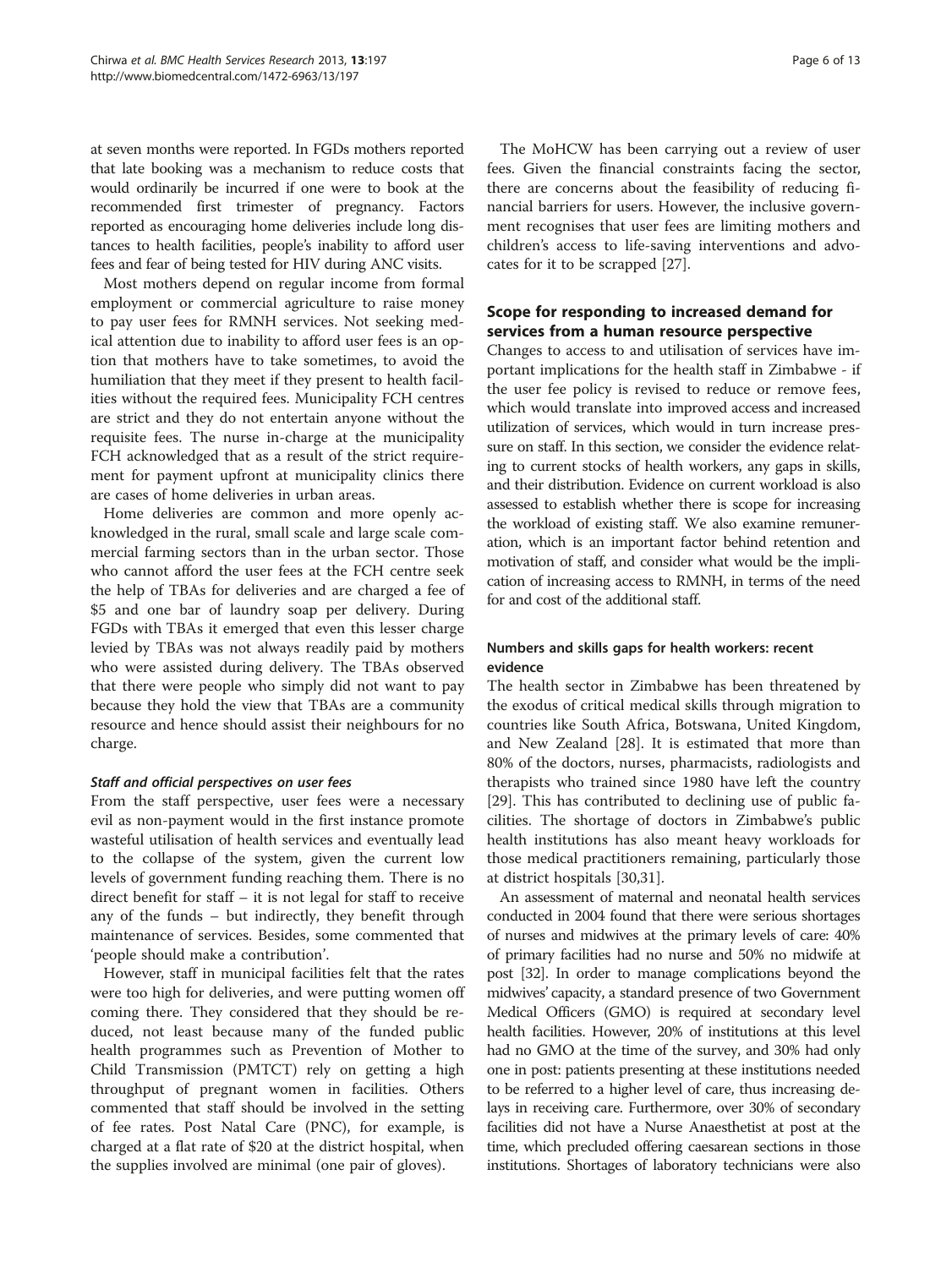noted, and of specialists, such as paediatricians and obstetricians, at tertiary levels.

The economic depression and hyperinflation experienced in the mid-2000s heavily affected the stability of health workers in the public sector. The Zimbabwe HRH profile [\[33\]](#page-12-0) reports that at the peak of the economic depression in 2008, the MoHCW lost 3,588 staff through resignations. The capacity to produce health professionals in Zimbabwe was heavily impacted by the economic depression. Health training schools lost many of their teaching staff through international migration. Professional migration led to the closure of some schools in 2008.

The numbers of health workers have been increasing in 2007–9, with the overall ratio of health workers to population reaching 2.25 per 1,000 population by 2009 [[34\]](#page-12-0). This is just below the overall WHO norm. Nurses (a category including midwives) reached 1.34 per 1,000. Nurses and midwives constitute the largest group within the Zimbabwe health workforce – 46% and 19% of the total respectively, while doctors constituted only 7% in 2009 [[34\]](#page-12-0). The Gupta and Dal Poz [\[34\]](#page-12-0) study also found that around 90% of the health workforce worked in government-operated facilities.

The average vacancy rate for critical cadres (such as doctors) over 2005–9 was 50%, although for most groups the vacancy rates dropped over the period [[34](#page-12-0)]. It stood at 20% overall for 2010 – not assisted by a hiring freeze which was introduced that year. For nurses, vacancies fell from 87% in 2005 to 44% in 2006, 28% in 2007 and 2008, 14% in 2009, and 10% in 2010 [\[35](#page-12-0)]. Attrition rates also dropped over the period. However for some categories the vacancies remained very high; for trainee midwives, for example, there were 97% vacancies in 2010 – which was actually an improvement on 2006, 2008 and 2009 when it was 100% (and 49% in 2007) [\[35\]](#page-12-0). Of the 8 posts for Provincial Maternal Child Health (MCH) Medical Officers, two posts were filled in 2010, while for the Reproductive Health Programme, which was supposed to have three top staff, only one (the director) was in post. Key informants also highlight the lack of specialist staff – not one obstetrician/gynaecologist is listed in the posts for 2010, for instance (not even at central hospital level). In addition, the MoHCW and Health Services Board (HSB), which was established by the Health Service Act (15:16) of 2004 [[36](#page-12-0)], to administer the appointment and conditions of service of HRH in the public sector, emphasise the need for the establishment posts to be reviewed, in light of recent changes in needs and workload [\[37\]](#page-12-0).

Although there are plans to re-attract health staff in the southern African diaspora, most key informants thought it too early for this to be effective, given the general conditions in Zimbabwe. However, some foreign medical staff continued to be recruited, including from Cuba and the Democratic Republic of Congo [[35](#page-12-0)].

## Distribution of staff

As well as gaps in established posts, there are also disparities between posts in rural and urban areas, and proportions of posts filled. Within urban areas, Harare and Bulawayo absorb a large proportion of skilled staff [\[38](#page-12-0)]. Mission facilities are also reported to have lower vacancy levels, presumably due to their reportedly higher levels of incentive payments [[22](#page-12-0)].

We analysed data on human resource distribution, drawn from the regular regional returns to the MoHCW and only including the public sector. District data were not available and the data did not separate midwives from other nursing staff. In 2010, there were 17,756 nurses, midwives, clinical officers and doctors working in the public health sector (Table [3](#page-7-0)). Outside Bulawayo and Harare, nurses appeared to be reasonably evenly spread relative to population, varying from 95 per 100,000 in Manicaland to 151 in Matabeleland South.

Doctors were unevenly spread throughout the country. A concentration curve, and accompanying concentration index, for medical staff ordered by population density across the regions shows a strong pro-urban bias for doctors (0.53) and clinical officers (0.52) (Figure [1\)](#page-7-0). For nurses and midwives the distribution was much more even (the concentration index indicates that the distribution is not significantly different from proportionality/ equality).

## Remuneration of health workers

HRH expenditure fell from 2005 through 2007, with a complete collapse in human resource spending in 2008, when human resources spending accounted for 0.3% of the public health budget [[22\]](#page-12-0). Realizing that the health sector was in crisis, the MoHCW and partners developed an Emergency Retention Scheme in 2008 to cover the whole public sector including council employees in rural and urban areas. The scheme involved topping up government salaries with retention payments. In March 2009, the government and its partners revised the retention scheme to only apply to grades C5 and above of the MoHCW posts. There seems to be evidence suggesting that the retention scheme, currently managed by Crown Agents, has brought some stability in the public health sector. The number of resignations in 2009 dropped to 84% (567) of the previous year [\[34\]](#page-12-0), although this may also be affected by the dollarisation introduced in 2009.

The top-up payments, funded by partners, were higher than base salaries for some grades. For example, a District Nursing Officer in 2008 received \$250 as monthly salary and \$280 as retention payment. The differential for higher grades was even greater. Moreover, mission facilities and municipal facilities, while they share the same base salaries as the MoHCW facilities, are able to provide higher retention payments and allowances, leading to a new form of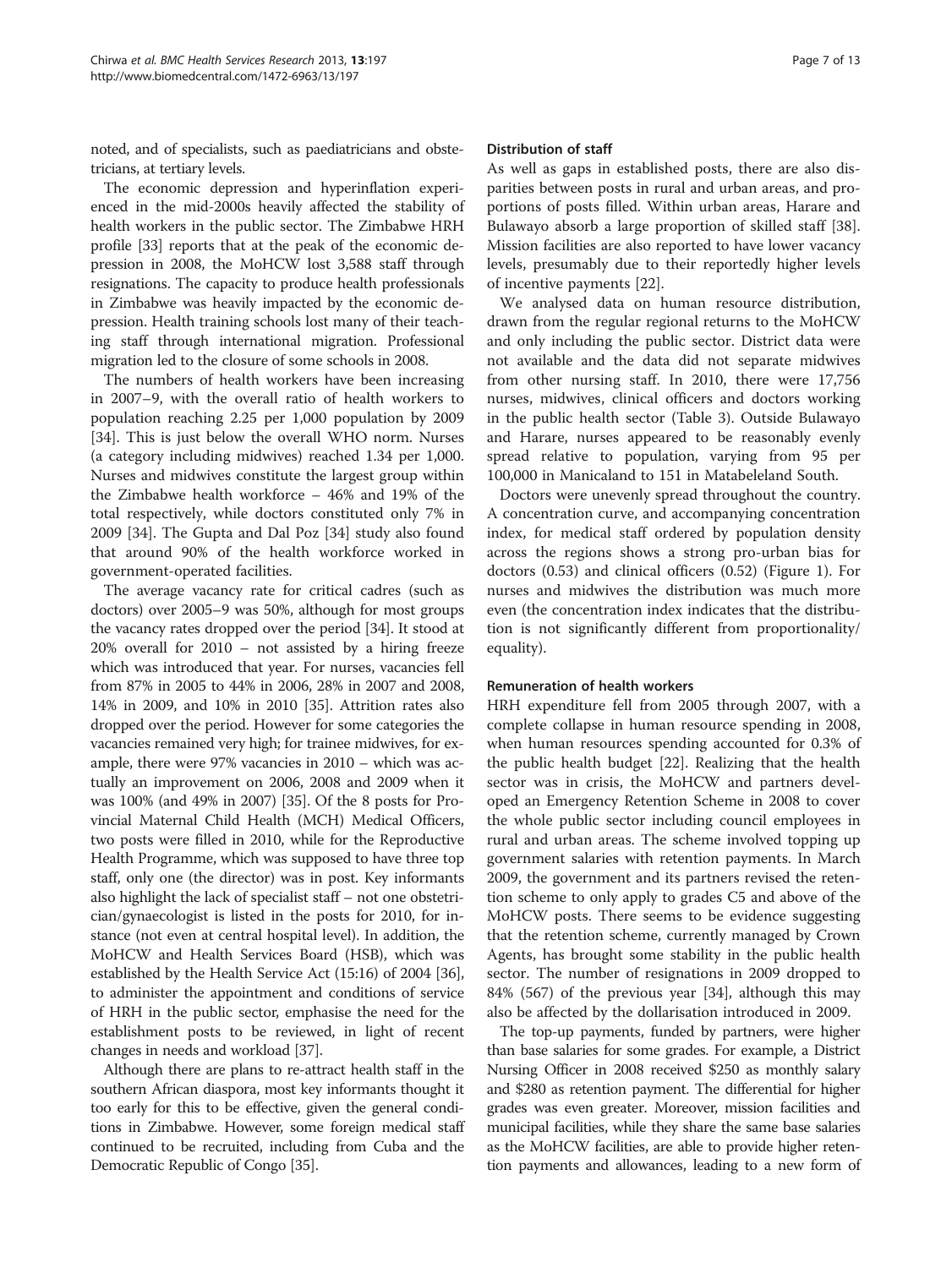| Region              | <b>Doctors</b> |             | <b>Clinical officers</b> |                          | <b>Nurses</b> |             | <b>Skilled health workers</b> |             |
|---------------------|----------------|-------------|--------------------------|--------------------------|---------------|-------------|-------------------------------|-------------|
|                     | <b>Number</b>  | Per 100,000 | <b>Number</b>            | Per 100,000              | <b>Number</b> | Per 100,000 | <b>Number</b>                 | Per 100,000 |
| Bulawayo            | 168            | 29.57       | ٠                        | $\sim$                   | 2,460         | 432.98      | Z628                          | 462.55      |
| Harare              | 349            | 23.92       | 20                       | 1.37                     | 4,309         | 295.38      | 4,678                         | 320.67      |
| Manicaland          | 26             | 1.68        | 3                        | 0.19                     | 1,476         | 95.60       | 1,505                         | 97.48       |
| Mashonaland Central | 16             | 1.61        | $\overline{4}$           | 0.40                     | 1,160         | 116.53      | 1,180                         | 118.54      |
| Mashonaland East    | 24             | 2.17        | 3                        | 0.27                     | 1,215         | 110.08      | 1,242                         | 112.53      |
| Mashonaland West    | 29             | 2.48        | $\overline{2}$           | 0.17                     | 1,184         | 101.31      | 1,215                         | 103.96      |
| Masvingo            | 17             | 1.29        |                          | 0.08                     | 1,606         | 121.72      | 1,624                         | 123.08      |
| Matabeleland North  | 15             | 2.23        | ٠                        | $\overline{\phantom{a}}$ | 947           | 140.62      | 962                           | 142.85      |
| Matabeleland South  | 22             | 3.37        | ٠                        | $\overline{\phantom{a}}$ | 991           | 151.75      | 1,013                         | 155.12      |
| <b>Midlands</b>     | 23             | 1.97        | $\overline{2}$           | 0.17                     | 1,684         | 143.89      | 1,709                         | 146.62      |
| <b>TOTAL</b>        | 689            | 6.47        | 35                       | 0.33                     | 17,032        | 159.85      | 17,756                        | 166.64      |

<span id="page-7-0"></span>Table 3 Distribution of medical staff by region (2010)

internal migration. The current City Health Council salaries and benefits are reported to be three times the MoHCW ones (inclusive of the retention allowance) [\[34](#page-12-0)]. In general, dollarisation has brought stability to incomes and prices but may also have increased the cost of living. The effects on health workers have yet to be studied. Comparisons of wages across the sectors are also not available on a systematic basis.

According to the HSB Annual Report for 2010 [\[35\]](#page-12-0), salaries for General Hands (support staff) were \$127 per month,

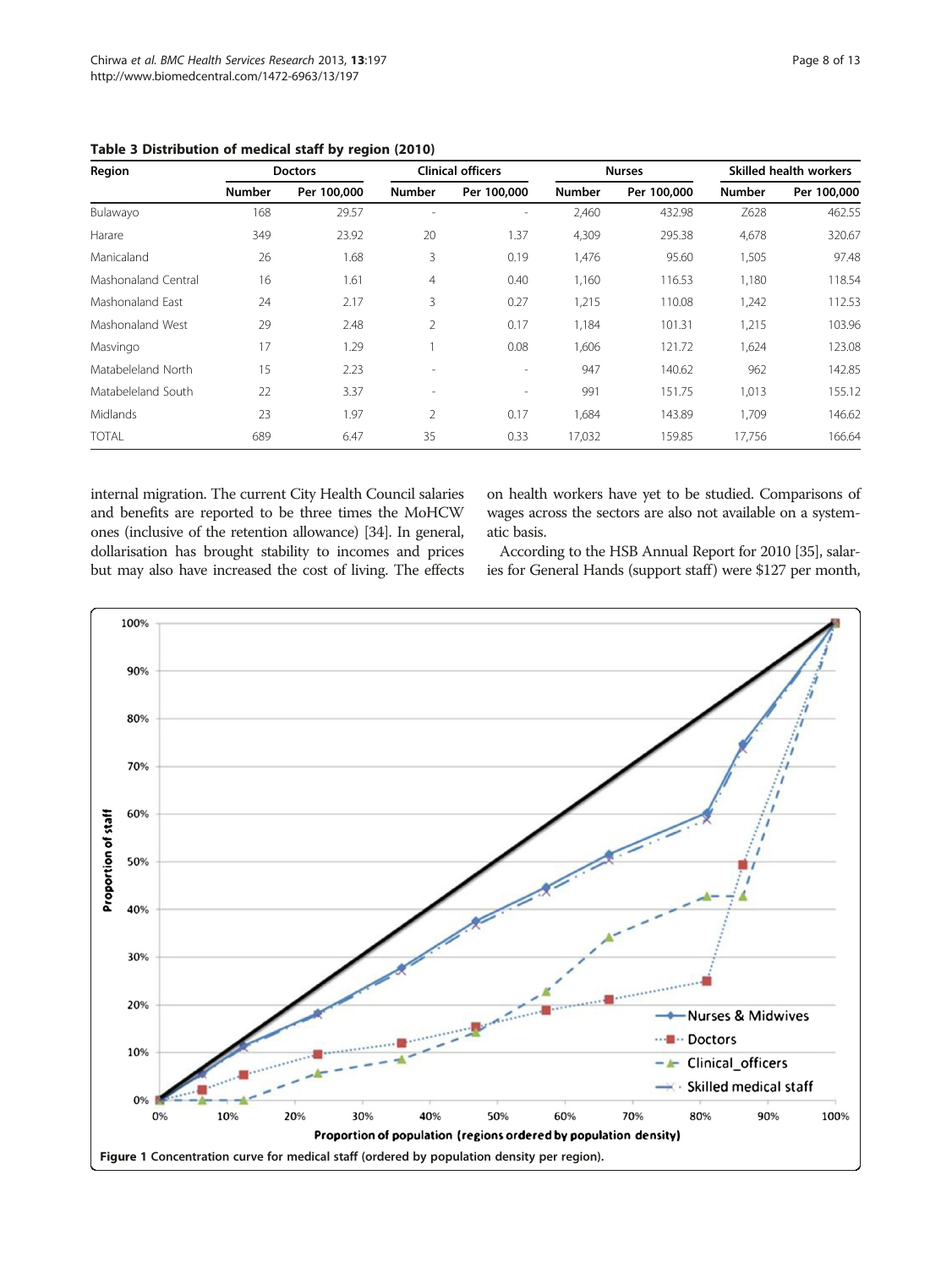while State Registered Nurses received \$176 and Junior Doctors \$218. Meanwhile, the total consumption poverty line for a family of average size (5 people) was estimated at \$533 in July 2011 [\[39\]](#page-12-0). In addition to base salary, various allowances are paid as follows:

- Uniform allowance: \$15 per month
- Residence: \$150 per month
- Stand-by/on call: 20% of salary
- Transport allowance: minimum of \$8 per month.

Some loans are also available to help with housing and car purchase – however, the sums available were reported to be well below needs.

The overall level of remuneration is therefore very low, and the retention payments (currently funded by the Global Fund and only available to staff above C5 level) are being reduced by 25% each year, with the aim of phasing out in 2013. There are deep concerns about the effects which this may have on retention (see Table 4 for summary of overall challenges, as presented by key informants).

Dollarisation and other recent changes have improved the situation of the health workforce (who at the lowest point in 2008/9 were paid \$1 per month). However, expectations of a continuous improvement have not been met. Looking ahead, there is concern about ongoing economic and political problems and fears that things may

Table [5](#page-9-0) shows the pay scales for 3 cadres of health workers in US\$, and expressed as a ratio of salary to GDP per capita<sup>b</sup>.

Health workers are paid above the much depleted average income level but not to the same extent as in other countries, and it is likely that the value of pay has fallen considerably since before the crisis. Doctors' salaries are about 4-fold average GDP per capita.

## Workload

There were around 12 deliveries for each skilled health worker per year and 313 for each doctor across the country in 2010 (Table [6](#page-9-0)). If all births were to be conducted with assistance from a skilled health worker this number would increase to 18 per health worker or around 475 per doctor. WHO suggests that 1 doctor is required for around 1,000 births, to provide emergency intervention where there are complications before, during and after delivery, while a midwife can provide care for 175 births per year. According to the most recent Demographic Health Survey (DHS), around two thirds of deliveries are undertaken in facilities with a skilled health worker [\[40](#page-12-0)]. Masvingo, Midlands, Manicaland and Mashonaland Central currently have fewer doctors than required to provide care for the current workload

## Table 4 Summary of HRH challenges, based on key informant interviews

- 1 The HR establishment is not matched to its task programmes and populations have grown but the establishment has not been adjusted accordingly. The staffing norms have not been adjusted since the 1980s and the MoHCW and HSB recognise that this is overdue. They are planning to revise using the WHO workload model, but it is hard to justify this exercise when existing positions remain vacant.
- 2 In addition, there has been a hiring freeze since mid 2010, so even the existing posts, if vacant, cannot be filled (except with permission from the Ministry of Finance, which takes 6–7 months to obtain) and it is difficult to transfer staff.
- 3 The level of salaries is universally acknowledged to be too low below the consumption poverty line for an average family.
- 4 Differentials between sectors add to difficulties for government facilities a qualified midwife earns \$300 in the public sector (up to \$400 including all allowances), but can get \$1,000 per month in Harare city facilities, according to one key informant.
- 5 The retention allowance is also low \$70 per nurse and is sometimes delayed. In addition, it is not paid to the non-professional grades, which is demotivating. The allowance, currently funded by the Global Fund, is also reducing by 25% each year, and is due to phase out in 2013.
- 6 There is a shortage of specialists, including doctors, midwives and specialist nurses. 60% of nurses should have qualifications in midwifery, according to one key informant, but the actual level is far below that. The provincial hospital visited, to cite one example, has no paediatrician, no obstetrician, and only one doctor and one surgeon. The last time they had a Zimbabwean specialist, according to the key informant, was over 20 years ago (they have hosted Cuban doctors, but these present language problems).
- 7 Migration, while reduced compared to the 'rock bottom years' of the mid-2000s, continues to drain trained staff, especially to South Africa and Botswana.
- 8 Maldistribution is also a recognised problem, reflecting poorer working conditions and earning opportunities. A rural allowance used to exist but was considered too low to be effective (25% of a small salary).
- 9 As a consequence of these factors, remaining staff are often overloaded, which contributes to demotivation.
- 10 Poor personal and working conditions are also mentioned by many staff for example, lack of staff accommodation, lack of transport to work, dirty wards, lack of staff amenities, and no running water.
- 11 Shortages of key supplies (such as blood) and equipment at work also undermines their professional self-respect and ability to offer a reasonable quality of care.
- 12 The lack of specialists denies remaining staff the opportunity to learn and improve their skills, while trainees mention the absence of senior staff to supervise them.
- 13 A result-based management system exists in theory, based on annual targets and appraisals, but the system is seen as cumbersome and the increments to reward good performance are too minimal to motivate.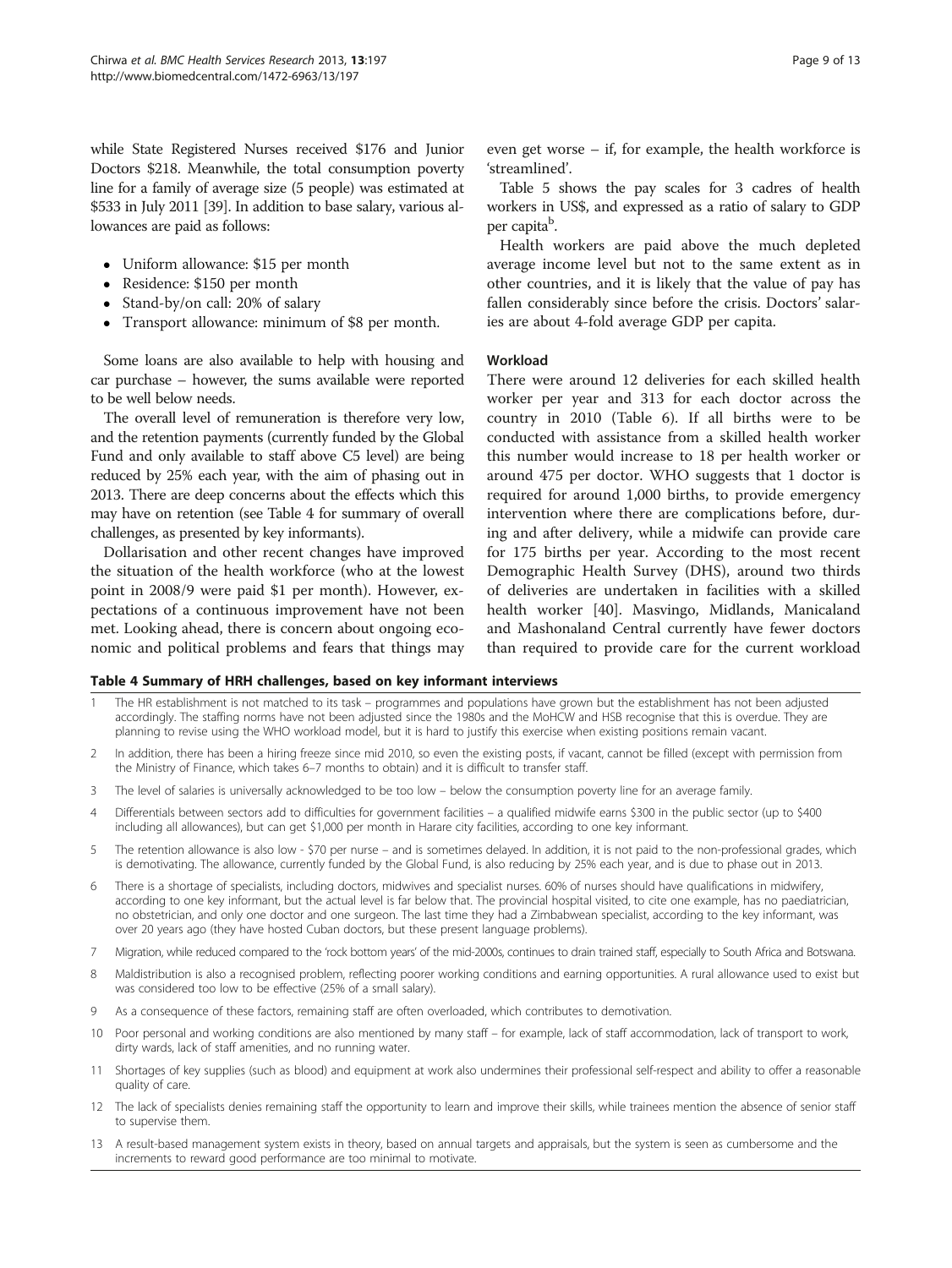| Cadre                        | US\$/month | Ratio of salary:<br>GDP per capita |
|------------------------------|------------|------------------------------------|
| General hand (support staff) | 127        | 2.56                               |
| Registered nurse             | 176        | 3.55                               |
| Doctor                       | 218        | 440                                |

<span id="page-9-0"></span>Table 5 Monthly salaries expressed in US dollars and ratio of salary: GDP per capita

Source: HSB Annual Report (2010).

in facilities. Across the country, there appear to be sufficient doctors to provide care for all births but the distribution means that only in Bulawayo, Harare and Matabeleland South are there sufficient doctors to provide cover for all births in the event of complications. It is more difficult to evaluate provision of skilled birth attendants. The human resource statistics do not distinguish between midwives and other nursing staff. If all nurses are regarded as skilled birth attendants there are around 18 births per skilled health worker, ranging from 4.3 in Bulawayo to 32.6 in Manicaland. This suggests that there is ample capacity to provide for the existing number of deliveries and indeed to permit a scale-up. Yet this conclusion is too simplistic since whether the existing staff is sufficient to provide services to all deliveries depends on a number of factors including:

- how much of their time they devote to nonreproductive health services
- their distribution within each region
- the extent to which the skills of nurses currently qualify them to provide adequate delivery health services.

Since most nurses lack midwifery skills it is likely that the number of medical workers considerably over -estimates the capacity to provide midwifery care to an adequate standard.

## Projected need for RMNH workforce if demand is increased

The MPS tool, produced by WHO, provides a simple and graphical analysis of the quantity and cost of skilled birth attendants and doctors as coverage is scaled up<sup>c</sup>. Using 2010 as the baseline year, we have estimated the number of additional staff needed to reach near universal coverage (95%) by 2015.

The model is quantity driven. It assumes that the current level of staff is just sufficient to provide the current level of skilled deliveries. Any increase in coverage requires additional skilled birth attendants (SBAs) and doctors based on standard ratios: around 1,000 deliveries per doctor and (a user adjustable) 175 deliveries per SBA. The model permits users to specify levels of attrition for staff and salaries and assumed salary increases to permit cost projections. The number of births is based on demographic projections for the country. Midpoint annual salaries (2010) for registered nurses and doctors as computed above are used for the projection of recurrent cost and these are expected to increase by 3% per annum (in dollar terms) (see Table [7](#page-10-0)). An initial level of coverage of 66% of deliveries with a skilled health worker is assumed which corresponds to levels reported in the provisional DHS for 2010 and is consistent with the HMIS data analysed above [\[40\]](#page-12-0).

The presumption that coverage can be increased by adding staff in a fixed ratio to deliveries is an important one. It assumes that the main constraint to increasing attended deliveries is one of supply. Yet it is clear from the analysis of actual data that in some areas high levels of attended deliveries are possible with a relatively small staffing whilst in other areas a high level of staffing is associated with a modest level of attended deliveries.

| Region              |                     | <b>Deliveries</b>      | <b>Births</b> |                    |                        |          |
|---------------------|---------------------|------------------------|---------------|--------------------|------------------------|----------|
|                     | /100,000 population | /skilled health worker | /Doctor       | /100000 population | /skilled health worker | /Doctor  |
| Bulawayo            | 1,785.68            | 3.86                   | 60.39         | 2,020.00           | 4.37                   | 68.31    |
| Harare              | 2,201.89            | 6.87                   | 92.04         | 2,637.00           | 8.22                   | 110.23   |
| Manicaland          | 1,916.59            | 19.66                  | 1,138.10      | 3,178.42           | 32.61                  | 1,887.39 |
| Mashonaland Central | 1,665.45            | 14.05                  | 1,036.15      | 3,240.18           | 27.33                  | 2,015.85 |
| Mashonaland East    | 1,788.83            | 15.90                  | 822.66        | 2,986.36           | 26.54                  | 1,373.39 |
| Mashonaland West    | 1,813.08            | 17.44                  | 730.67        | 3,296.51           | 31.71                  | 1,328.49 |
| Masvingo            | 2.239.04            | 18.19                  | 1.737.81      | 2,977.45           | 24.19                  | 2,310.92 |
| Matabeleland North  | 1,972.13            | 13.81                  | 885.40        | 3,001.73           | 21.01                  | 1,347.63 |
| Matabeleland South  | 2.094.49            | 13.50                  | 621.73        | 2,925.26           | 18.86                  | 868.34   |
| <b>Midlands</b>     | 2,553.20            | 17.49                  | 1,299.22      | 3,946.22           | 27.02                  | 2,008.06 |
| Total               | 2,024.89            | 12.15                  | 313.14        | 3,074.12           | 18.45                  | 475.40   |

Table 6 Annual delivery workload relative to population and skilled staff (2010)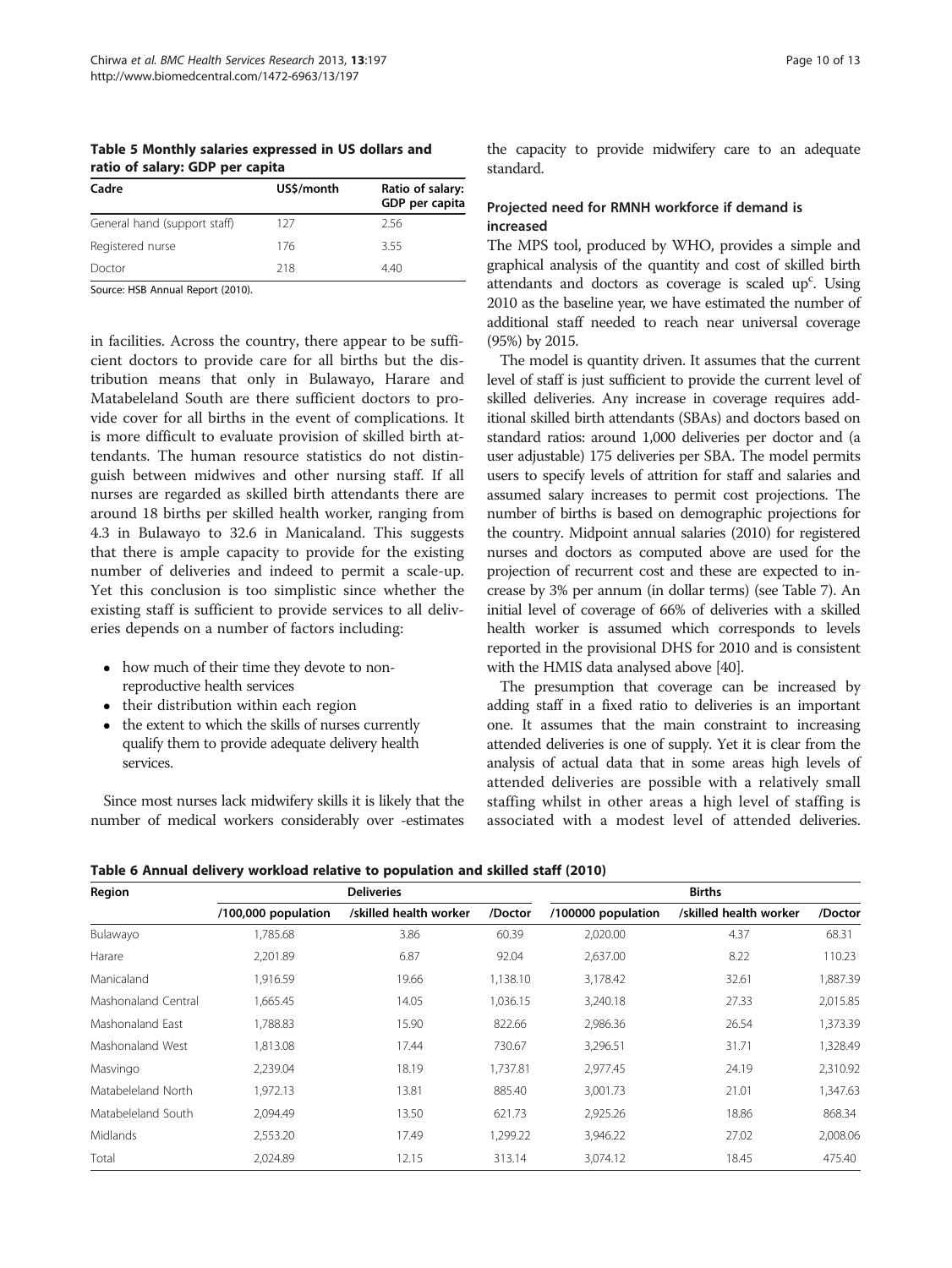<span id="page-10-0"></span>Table 7 Summary assumptions for Zimbabwe staffing needs projections

|            | Deliveries per year | <b>Baseline salary</b><br>(US S) | Growth in<br>salaries | Annual<br>attrition |
|------------|---------------------|----------------------------------|-----------------------|---------------------|
| <b>SBA</b> | 175                 | 2112                             | 3%                    | 10%                 |
| Dr.        | 1000                | 2616                             | 3%                    | 10%                 |

Various factors may account for these differences including that:

- Staff may be busy with other activities and only able to devote a small proportion of time to delivery care. This is dealt with by focusing on full time equivalents at least for the additional staff required.
- Staff may not be motivated to provide services
- Staff have insufficient resources to provide adequate care.
- Human resources are available at a facility but women are impeded from seeking care due to inaccessibility or high cost of transport and lack of knowledge about when to seek care. Both these factors are known to be associated with levels of delivery.

These factors could mean that a much higher ratio of staff to deliveries may be required in order to achieve universal access or indeed that targets are unattainable unless other barriers to use of services are addressed. Conversely, it may be that current staffing levels are sufficient to deal with more deliveries but that other factors prevent scale up.

The projections, based on regional data and factoring in attrition of staff, suggest that a scale up from 66% to 95% by 2015 will not require additional staff at national level, and even if we are correct about 20% of those staff we have assumed have midwifery skills, this remains the case. A total of 1,778 skilled birth attendants or midwives and 311 doctors are required to provide for 95% coverage. There are currently 17,032 nurses and 689 doctors in the country.



However, given the current distribution of the available staff, across the country the requirements for additional staff vary (Figure 2). In regions other than Bulawayo and Harare, scale-up suggests the need for additional health workers. In Manicaland, for example, scale-up from current coverage of around 60% to 95% is estimated to require a further 43 doctors from a current estimated need of 29 (statistics show there are currently 26 doctors in the region). Figure 2 identifies the shortfall as 223 doctors required outside Harare and Bulawayo. The relatively high ratio of other staff classed as skilled attendants to births, and the relatively even distribution of other staff around the country ensure that there are sufficient skilled attendants other than doctors in all regions. At worst (in Manicaland and Mashonaland West), this would still apply if only 30% of those staff do indeed possess sufficient midwifery skills.

The model produces the odd result that the cost of the health workforce declines from 2010 to 2015. This is because it treats staffing as more than adequate for RMNH purposes and allows attrition at 10%, faster than salary growth at 3%, only replacing staff lost to the system when numbers fall below those required to deliver the target assisted delivery rate. The current cost of the workforce is estimated at \$37.7m, falling to \$25.8m in 2015. These figures are also influenced by the relatively low dollar salaries of medical workers and the low compression ratio between the salaries of doctors and other medical workers.

## Discussion and conclusions

Zimbabwe has been hit by an economic crisis over the past decade or so, causing worrying deterioration in reproductive health indicators (a sizeable increase in maternal mortality, reduction in facility deliveries, and a substantial rise in neonatal mortality, though this has improved in recent years). Public investment in health care is low, and poverty is widespread.

The past decades have seen a shift in the burden of payments onto households. Implementation of the complex rules on exemptions is patchy and confused. In addition, non-MoHCW facilities (which include municipal and mission facilities) have complete discretion on charging. Most staff and women see delivery care in facilities as hard for families to afford, even in the absence of complications. Moreover the fees generated are not retained in municipal and rural district-run facilities, thus creating a vicious cycle of low utilisation and low investment in the services. Central funding of non-salary recurrent costs, especially for district services, appears to be very low.

Staff numbers have been reduced through emigration to other countries and also internal migration to other sectors, though this is less well documented. There is a particular shortage of midwives and of specialists, though for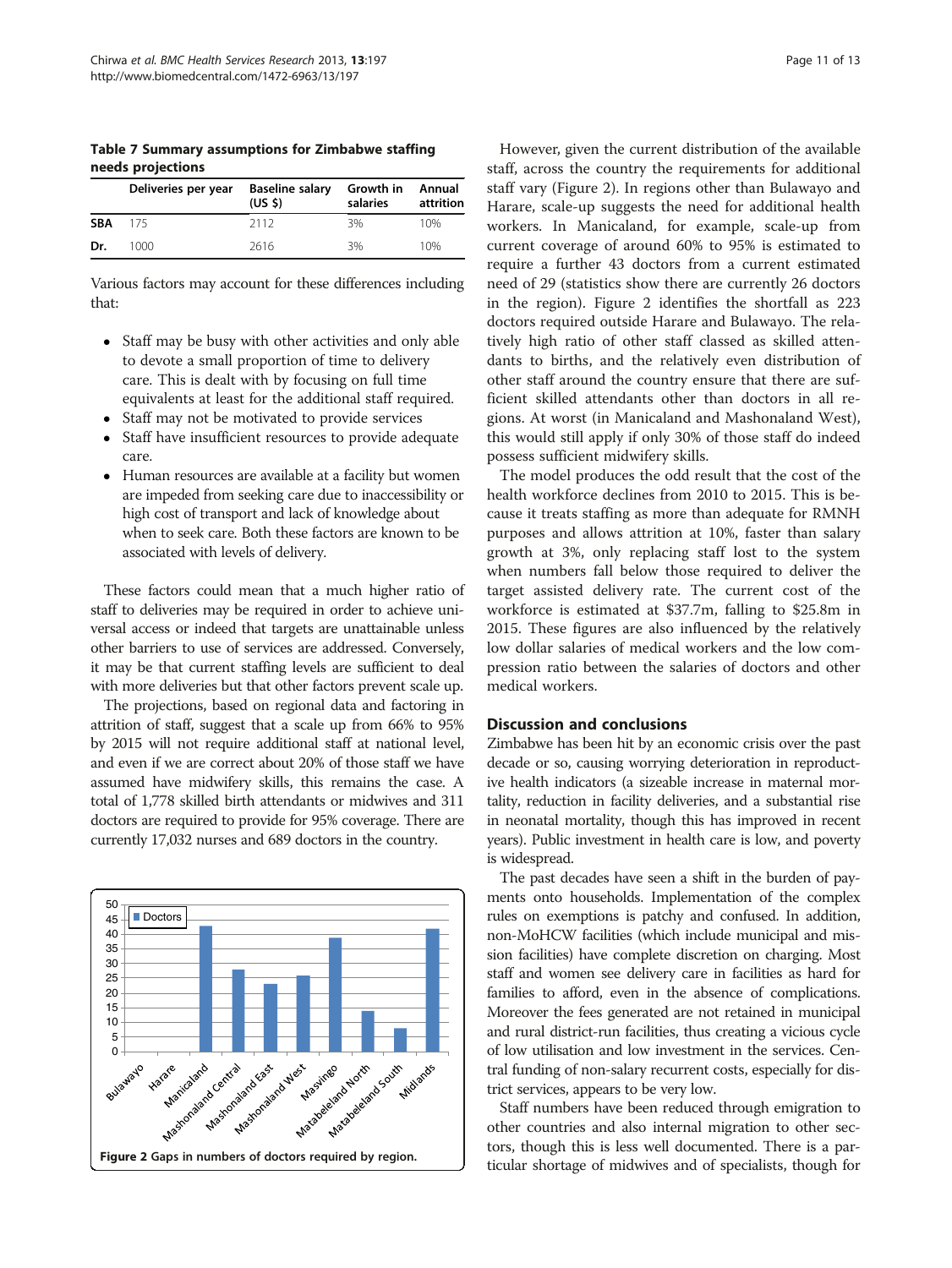<span id="page-11-0"></span>most groups in the past few years numbers have been increasing, while attrition rates have reduced. There are however discrepancies in vacancies across regions and sectors.

Our analysis suggests that nurses and midwives are evenly distributed across the country (at least in the public sector, for which data is available), though doctors are not. This means that for some provinces (Masvingo, Midlands, Manicaland and Mashonaland Central), there are not enough doctors to provide more complex care, and only three provinces could provide cover in the event of all deliveries taking place in facilities. For midwives and nurses, there appear to be adequate numbers but the merger of categories means that assessing competence in obstetric care is hard and there are likely to be skills shortages for existing staff.

Pay is recognised to be low – below the poverty line for an average family. There are also concerns about the effects of the ending of the emergency retention payments, which are due to be phased out shortly. Health workers are paid above the much depleted average income level but not to the same extent as in other countries, and it is likely that the value of pay has fallen considerably since before the crisis. Doctors' salaries are about 4-fold average GDP per capita.

This analysis suggests that there are a number of axes of challenge in Zimbabwe, all of which hinge on improved economic fortunes. There is a strong case for reducing the financial burden on clients of RMNH services and also a pressing need to improve the terms and conditions of key health staff. Numbers need to grow, and distribution is also a challenge, suggesting the need for differentiated policies in relation to rural areas, especially for doctors and specialists. The management of user fees should also be reviewed, particularly for non-MoHCW facilities which do not retain their revenues, and appear to receive limited investment in return from the municipalities and district councils. Overall public investment in the health system (including increased external support, if the political situation permits it) needs to grow.

## **Endnotes**

The CPI index for health went from 100 in 2001 to 214 in 2002, 775 in 2003, 4,224 in 2005, 18,151 in 2005, and 595,497 in 2006, according to ZIMSTATS Quarterly Digest, July 2011. Later figures are not yet published.

<sup>b</sup>Accessed 15th December 2011. Appropriate purchasing power parity (PPP) conversion factors that would allow for the estimation in international dollars are not available for Zimbabwe. The most recent PPP data are for 2009 and convert Zimbabwe \$. They do not therefore relate to the current use of US\$. However, it cannot be assumed that the purchasing power of 1US\$ is the same in Zimbabwe and the US.

<sup>c</sup>The original model [\(http://mps.projection.free.fr/mdg5](http://mps.projection.free.fr/mdg5-hrsu.html) [hrsu.html](http://mps.projection.free.fr/mdg5-hrsu.html)) is available as an online and offline web-based. For the purposes of this study, the model was converted to Excel and adapted to permit variations in the base and target years and differences in attrition rates and salaries for doctors and nurses/midwives.

#### Competing interests

The authors declare that they have no competing interests.

#### Authors' contributions

YC led the research group, including participation in data collection, analysis and drafting of final article. SW led on overall study design, participated in data collection and led on analysis and drafting. MM participated in data gathering and analysis, focussing on secondary data. WM participated in data gathering and analysis, focussing on fieldwork. TE participated in study design and led on analysis of workload and need for HRH data. BM led on overall international study design and analysis of remuneration data. SM led the Zimbabwe team and contributed to study design. All authors have approved the final version of the article.

#### Acknowledgements

This article is based on research funded by the UK Department for International Development.

#### Author details

<sup>1</sup>Biomedical Research and Training Institute, Harare, Zimbabwe. <sup>2</sup>IIHD, Queen Margaret University, Edinburgh, Scotland, UK.<sup>3</sup> Leeds Institute of Health Sciences, University of Leeds, Leeds, UK.

Received: 19 June 2012 Accepted: 16 May 2013 Published: 28 May 2013

#### References

- 1. Yates R: Universal health care and the removal of user fees. Lancet 2009, 373(9680):2078–2081.
- 2. Campbell J, Oulton JA, McPake B, Buchan J: Increasing access to 'free' health services: are health workers not a missing link? Int J Clin Pract 2011, 65(1):12–15.
- 3. Witter S: Mapping user fees for health care in high-mortality countries: evidence from a recent survey. London: HLSP Institute; 2010.
- [http://www.hlsp.org/Home/Resources/Mappinguserfeesforhealthcare.aspx.](http://www.hlsp.org/Home/Resources/Mappinguserfeesforhealthcare.aspx) 4. UNICEF: Maternal and child health: the social protection dividend - west and central Africa. Regional thematic report 4. Dakar: UNICEF Regional Office for West and Central Africa; 2009.
- 5. UNICEF: Children and women in Zimbabwe a situation analysis. Harare: United Nations Children's Fund; 1985.
- 6. Agere ST: Progress and problems in the health care delivery system. In Zimbabwe: The political economy of transition 1980–1986. Edited by Mandaza I. Dakar: CODESRIA; 1986.
- 7. Manga P: The transformation of Zimbabwe's health care system: a review of the white paper on health. Soc Sci Med 1988, 27(11):1131–1138.
- 8. Herbst J: State politics in Zimbabwe. Harare: University of Zimbabwe Publications; 1990.
- 9. Auret D: A decade of development Zimbabwe 1980–1990. Gweru: Mambo Press; 1990.
- 10. Sanders D: The potential and limits of health sector reforms in Zimbabwe. In Reaching health for all. Edited by Rohde J, Chatterjee M, Morley D. Oxford: Oxford University Press; 1993.
- 11. Government of Zimbabwe: Growth with equity: an economic policy statement. Harare: Government of Zimbabwe; 1981.
- 12. Bijlmakers L: Structural adjustment: source of structural adversity socio-economic stress, health and child nutritional status in Zimbabwe. The Netherlands: Amsterdam Research Institute for Global Issues and Development Studies (AGIDS); 2003.
- 13. Chikanda A: Skilled health professionals' migration and its impact on health delivery in Zimbabwe. University of Oxford: Centre on Migration, Policy and Society Working Paper No. 4; 2004.